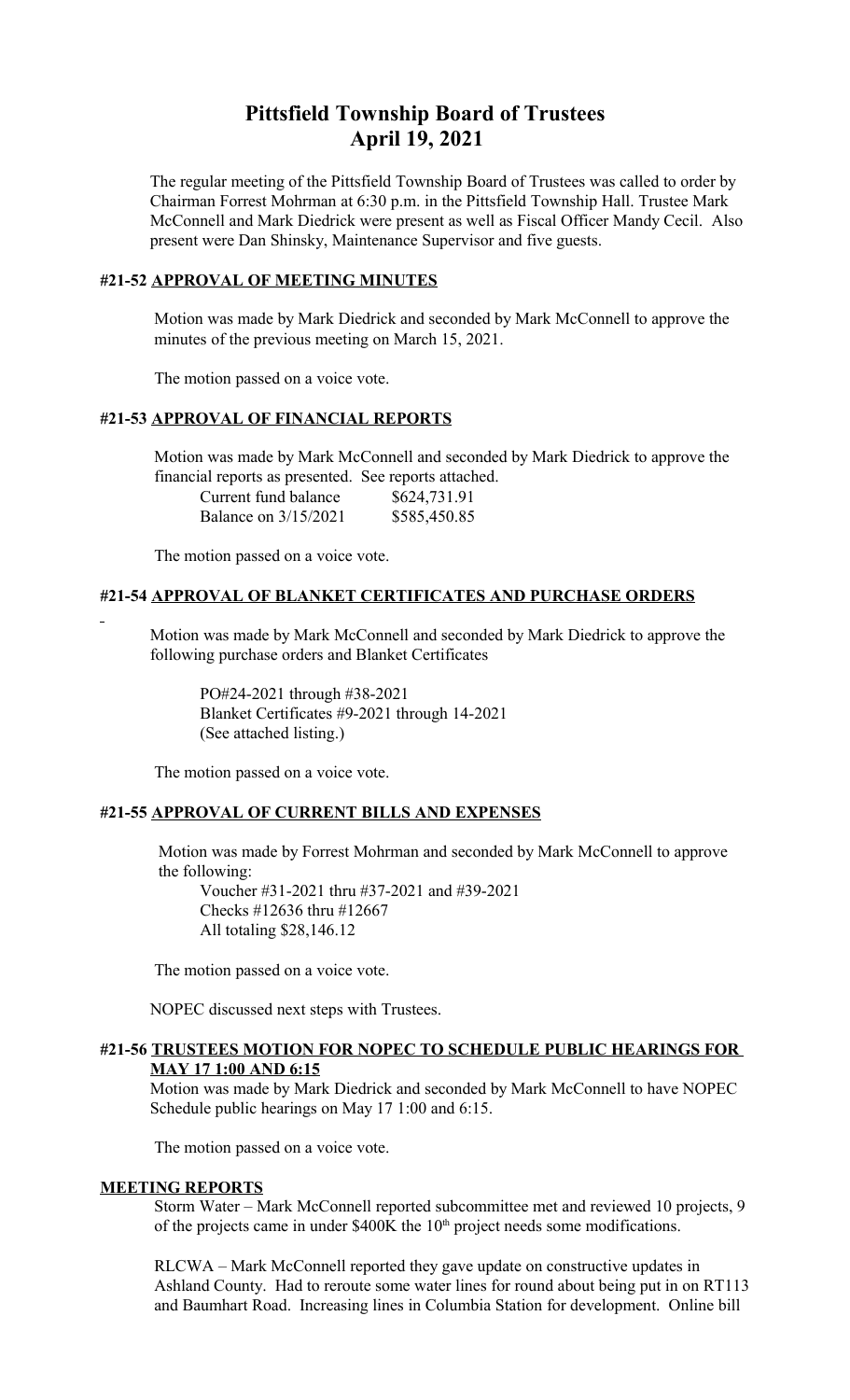pay has increased and the fee is being waved. Had company come in and test meters for industrial business and had different results.

LCTA – Forrest Mohrman reported Tom Mangus spoke on what to do with older homes and how to go thru the justice system. Solid Waste #'s have been updated for 2020. Also Medina County Commissioners on NOACA and railway, the cons about it especially with our ODOT system that needs improvement and continuously maintained.

WFD – Mark Diedrick reported that March was a busy month. There were a number of grass fires and even had to assist other districts with some larger fires. Assists with accident calls as well. Construction is done and possible open house may be end of June or sometime in July.

## **#21-57 TRUSTEES PASS RESOLUTION ALLOWING MARK MCCONNELL TO SIGN OFF ON QUARRY ROAD LATERAL PROJECT.**

Motion was made by Mark Diedrick and seconded by Forrest Mohrman to pass resolution allowing Mark McConnell to sign off on Quarry Road Lateral Project. Mark McConnell abstained.

Motion passed on a voice vote.

#### **NEW BUSINESS –**

Dumpsters for Pride Day/Dumpster Day ordered for May 15. Postcards to be sent to residents. Dan to order metal dumpster.

Dan to check on possible winter contract with ODOT for salt, but would want to do 150 tons.

## **#21-58 APPROVAL TO HAVE BOY SCOUT TROOP #414 DO TRASH PICK-UP ALONG TOWNSHIP ROADSIDES FOR A DONATION OF \$500.00 FROM THE TOWNSHIP**

Motion was made by Mark McConnell and seconded by Mark Diedrick to approve Boy Scout Troop #414 to pick-up trash along Pittsfield Township roadsides and the Township would make a donation of \$500.00 to the Boy Scout Troop. The motion passed on a voice vote.

#### **ZONING BUSINESS**

Nothing to report.

#### **ROAD AND MAINTENANCE**

Would like to order new truck thru National Auto Fleet for \$45,630.48, this is for cab and chassis. Truck will be a 2022 Ford F550 4WD.

## **#21-59 APPROVAL TO ORDER AND DO PO TO NATIONAL AUTO FLEET FOR NEW 2022 FORD F550 FOR \$45,630.48.**

 Motion was made by Mark Diedrick and seconded by Mark McConnell to order and do PO to National Auto Fleet for new 2022 Ford F550 for \$45,630.48. The motion passed on roll call vote.

#### **#21-60 MOVE TO EXECUTIVE SESSION**

 Motion was made by Mark McConnell and seconded by Mark Diedrick to move to Executive Session to discuss possible legal action. The motion passed on a roll call vote.

## **#21-61 MOVE TO ADJOURN THE EXECUTIVE SESSION AND RETURN TO THE REGULAR SESSION**

 Motion was made by Mark McConnell and seconded by Mark Diedrick to adjourn the Executive Session and return to the Regular Session.